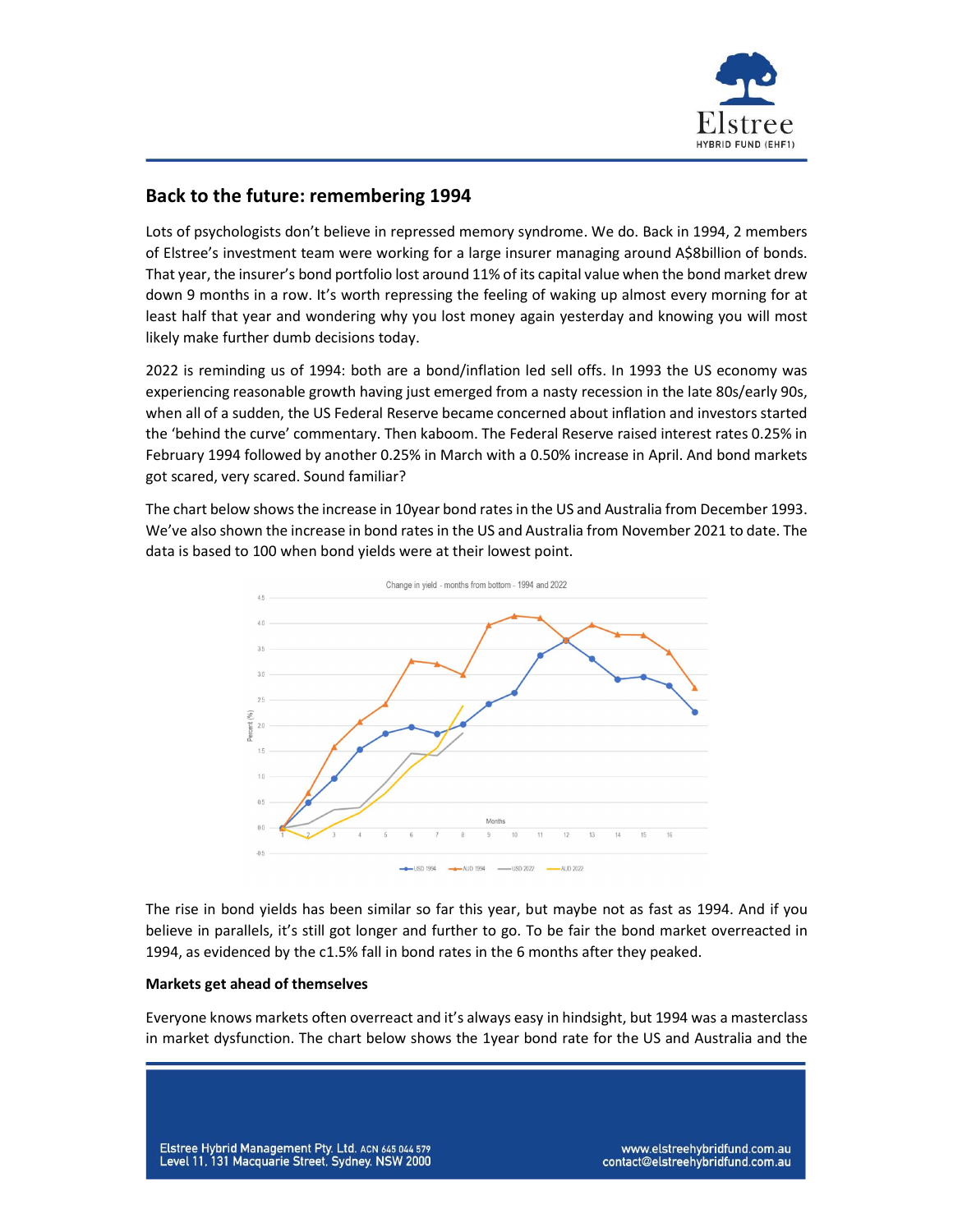

Fed Funds/RBA cash rate over the 1994/1995 period. 1year bond rates are what the market is predicting the average cash rate will be for the next 12months, so the peak AUD 1year bond rate of close to 10% in December 1994 implied average cash rates of just under 10% in 1995 when the cash rate at the time was 7.5%. AUD cash rates had risen 2.75% already that year, but the market was predicting another 3% over the next year. As it turned out, cash rates remained at 7.5% for the next 18months. Never have so many highly paid market economists and traders got something so wrong. US market predictions were only slightly better. The obvious parallel here is with markets anticipating RBA cash rates of over 4% by early 2023. Is that likely to happen?



## So, what did happen in 1994 and 1995.

This is where we think the more interesting discussion should be.

- c2% increases in 1994 cash rates were enough to do what central banks wanted; not the 4%+ markets were anticipating.
- Inflation in the US and Australia didn't take off. In the US it went from c4% to just under 5%. Australian underlying inflation went from 2.3% to 3.0% (we acknowledge that things could be different this time as present indications are that the changes are more structural in nature).
- There was no recession in either the US or Australia.
- Despite big mortgage rate increases, house prices didn't collapse. US mortgage rates went from 6.5% to 9.5% (c.f. the 3.0% to 5.9% increase in 2022) but housing prices went up by 3%. Australian mortgage rates went from 8.75% to 10.5% and house prices increased by around 3%.

Compare that to the current orthodoxy that we'll end up in a recession and the housing market will collapse due to the current increase in interest rates and we think there is a useful discussion to be had.